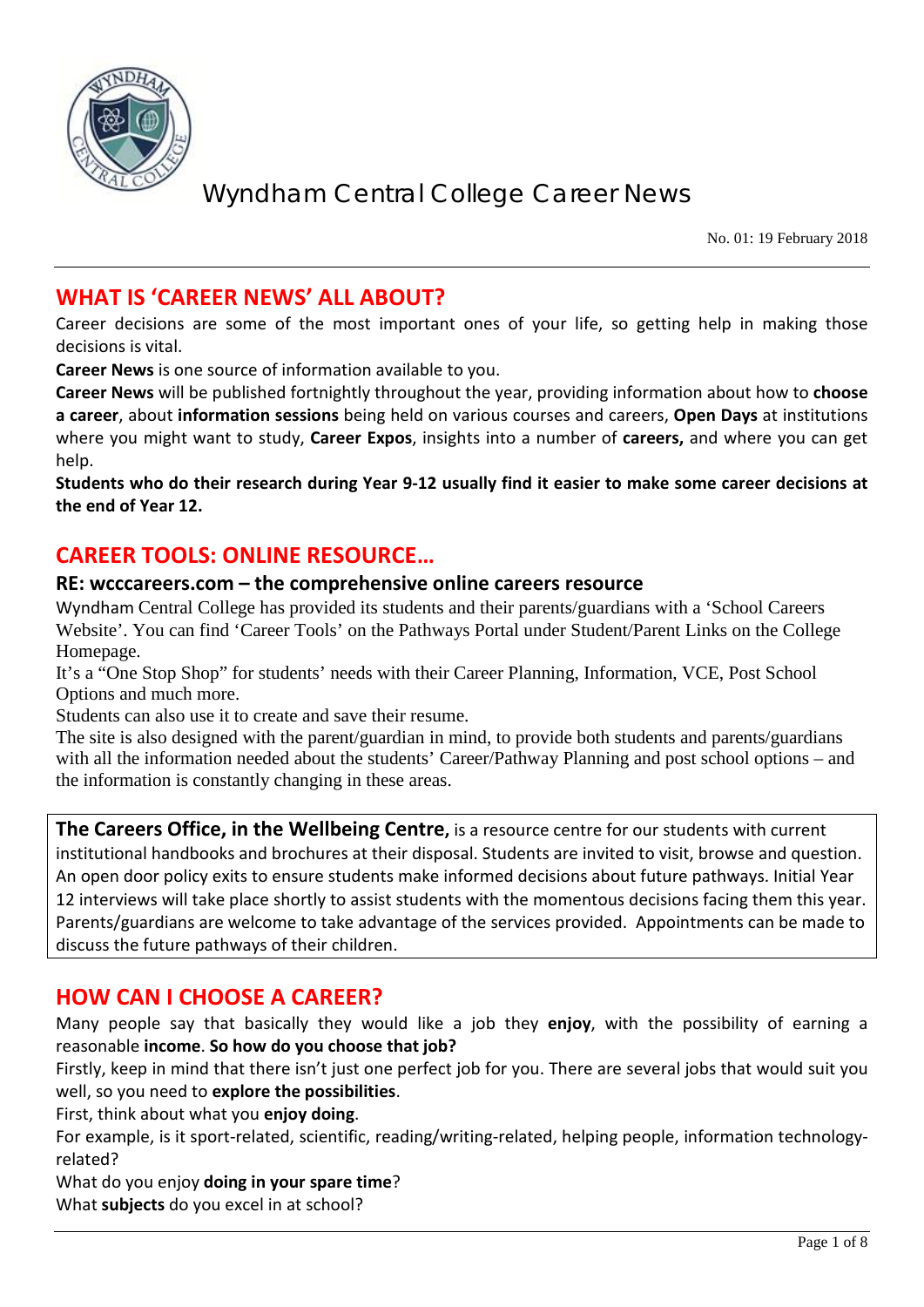

No. 01: 19 February 2018

How important is it that you earn a lot of **money**?

Answering questions such as these will set you on a path to making some decisions.

If you like science, what type of science do you prefer – physics, chemistry, biology?

If you are creative, what is your speciality – music, drama, art, design?

If it is geography, perhaps you could be interested in urban planning, mapping or surveying.

If it is health, perhaps it is nursing, nutrition or public health.

If it is physics and maths, perhaps engineering.

Don't look too far ahead – you are not deciding on a life-time career. You will have several careers.

#### **WHAT IS A CAREERS EXPO?**

As a rule, career expos have representatives from **Universities, TAFE's, Independent Training Providers and Employer Groups** (eg Defence Force) in attendance to provide information and an opportunity to ask your questions. There are a number held throughout the year, some large ones running for a few days (eg the **VCE and Careers Expo** 3 May – 6 May @ Caulfield Racecourse), while others are **smaller regional expos** (eg @ WRICA Thursday 17 – Friday 18 May). Career Expos are of a **general nature and are a good starting point for some career exploration** - more information later.

#### **WHAT IS AN OPEN DAY?**

Universities, TAFE's and some Independent Providers open their doors, usually once a year on Sundays in August, for the public to **see facilities, attend information sessions, talk to staff and current students, and to check out clubs and societies**. These are useful for obtaining **a more in-depth experience** of a particular institution and its courses. Dates will be published soon (for your diary).

### **WHAT IS A CAREERS SEMINAR, AND WHY ATTEND?**

Many institutions run **seminars about particular courses or careers**, often on week-nights or in school holidays. For example, **Monash** and the **University of Melbourne** run **evening seminars** on particular courses, while RMIT, La Trobe and Deakin run school holiday programs about their courses (note: this list is not exhaustive). In addition, seminars on studying **psychology**, **sport related** careers, and on **occupational therapy** have been run for many years. These programs give an in-depth picture of courses and career outcomes, and provide an opportunity to ask your questions. More information in later editions.

#### **HOW CAN I ACCCESS UNIVERSITY COURSES?**

Many courses accept Year 12 graduates on the basis of their **ATAR** (Australian Tertiary Admissions Rank) and meeting any **prerequisite subject requirements**. Some courses, however, have **additional requirements** (eg an audition, a folio presentation, completion of a selection kit, attendance at an interview, testing). You are advised to check these out on the **Victorian Tertiary Admissions Centre (VTAC)** website [\(www.vtac.edu.au\)](http://www.vtac.edu.au/). Applicants for courses apply on the VTAC website, commencing in August each year. Up to eight courses can be applied for.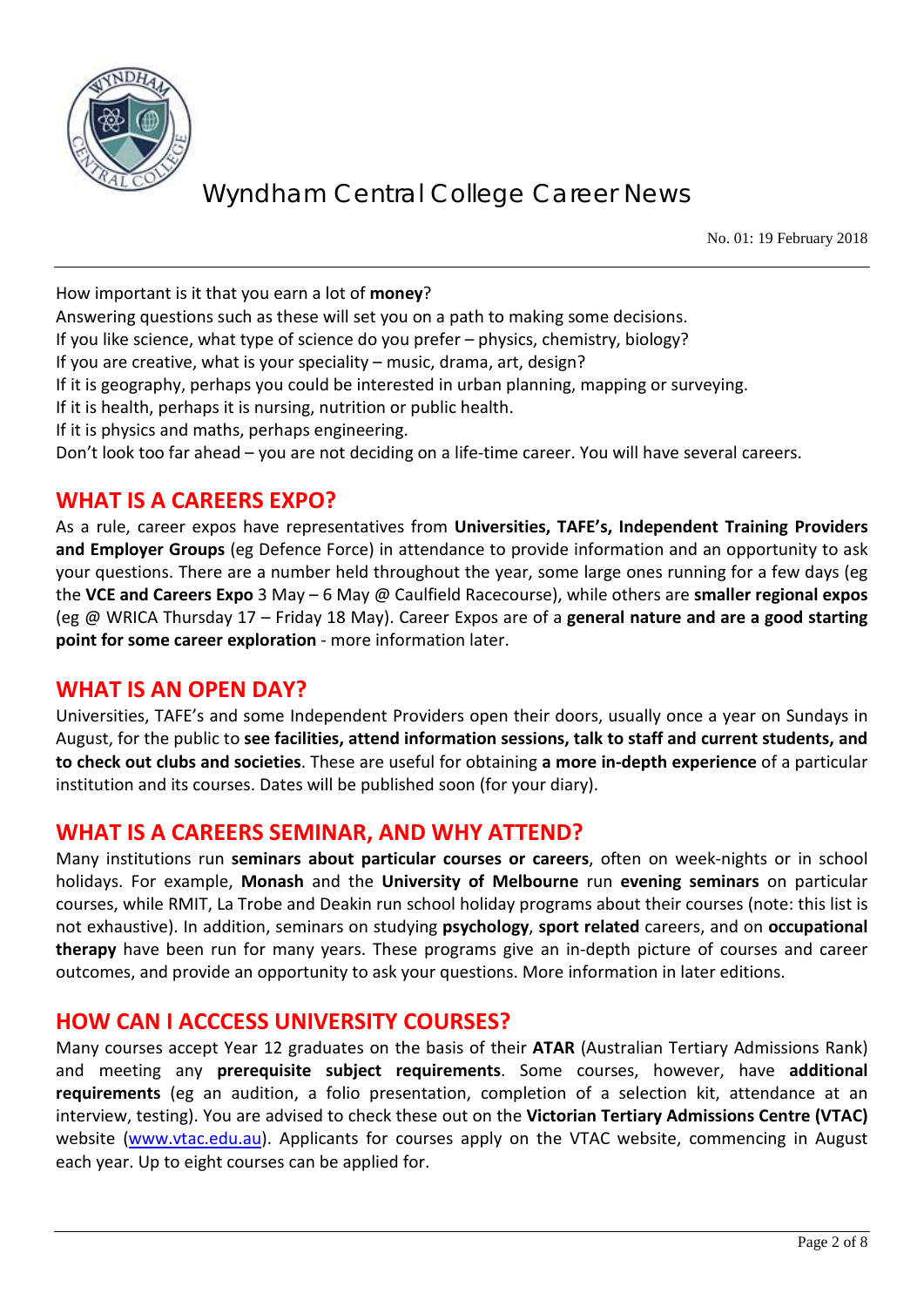

No. 01: 19 February 2018

# **For the Diary - Key Dates**

*Year 12 students Interested in Undergraduate Medicine & Health Sciences:*

**Applications to sit the UMAT (Undergraduate Medicine & Health Sciences Admission Test) are now open and registrations close Friday 1 June at 5pm.**

The UMAT2018 will be held on Wednesday 25 July 2018 with results available mid-September. For a list of courses which require UMAT, please lower down and for further information on eligibility criteria visit [http://umat.acer.edu.au](http://umat.acer.edu.au/)

#### *For those interested in working in the Australian Defence Force:*

Australian Defence Force Careers Expo **When**:

Friday 23rd February: 9.00am - 3.00pm

Saturday 24th February: 9.00am - 5.00pm

Sunday 25th February: 10.00am - 4.00pm

**Where**: Royal Exhibition Building, 9 Nicholson Street, Carlton, Victoria.

**Cost**: Free! Also no RSVP required.

There will be virtual reality experiences, displays, helicopter simulators, ADF Recruiting Careers Counsellors and current serving members discussing the options available in the Air Force, Navy and Army. Plus lots more!

#### *For all students wishing to maximize their VCE marks and ATAR score*:

'Mastering the VCE' run by TSFX (The School of Excellence) Annual Fundraising Event. **When**: Sunday 18th February, Saturday 24th February, Sunday 25th February **Cost**: \$10 donation to the Fred Hollows Foundation. **Where**: University of Melbourne For full details: [http://www.tsfx.com.au](http://www.tsfx.com.au/)

#### *For Everyone:*

Melbourne Career Expo

**When**: Friday 20<sup>th</sup> July - 10.00am - 3.00pm Saturday  $21^{st}$  July - 10.00am - 4.00pm

Sunday  $22<sup>nd</sup>$  July - 10.00am - 4.00pm

**Where**: Melbourne Exhibition & Convention Centre, Door 9.

**Cost**: School bookings and children under 13 free, \$6 concessions, \$12 general admission, \$26 for families 2 adults and up to 3 children.

The Melbourne Careers Expo is the most comprehensive careers event in Australia. It encompasses all career opportunities from employment to education and training in the trades, corporate and professional sectors. It exhibits a vast array of career advice, employment opportunities, and large University and training representation.

For further details, visit:<http://www.careerexpo.com.au/attend/event-details/>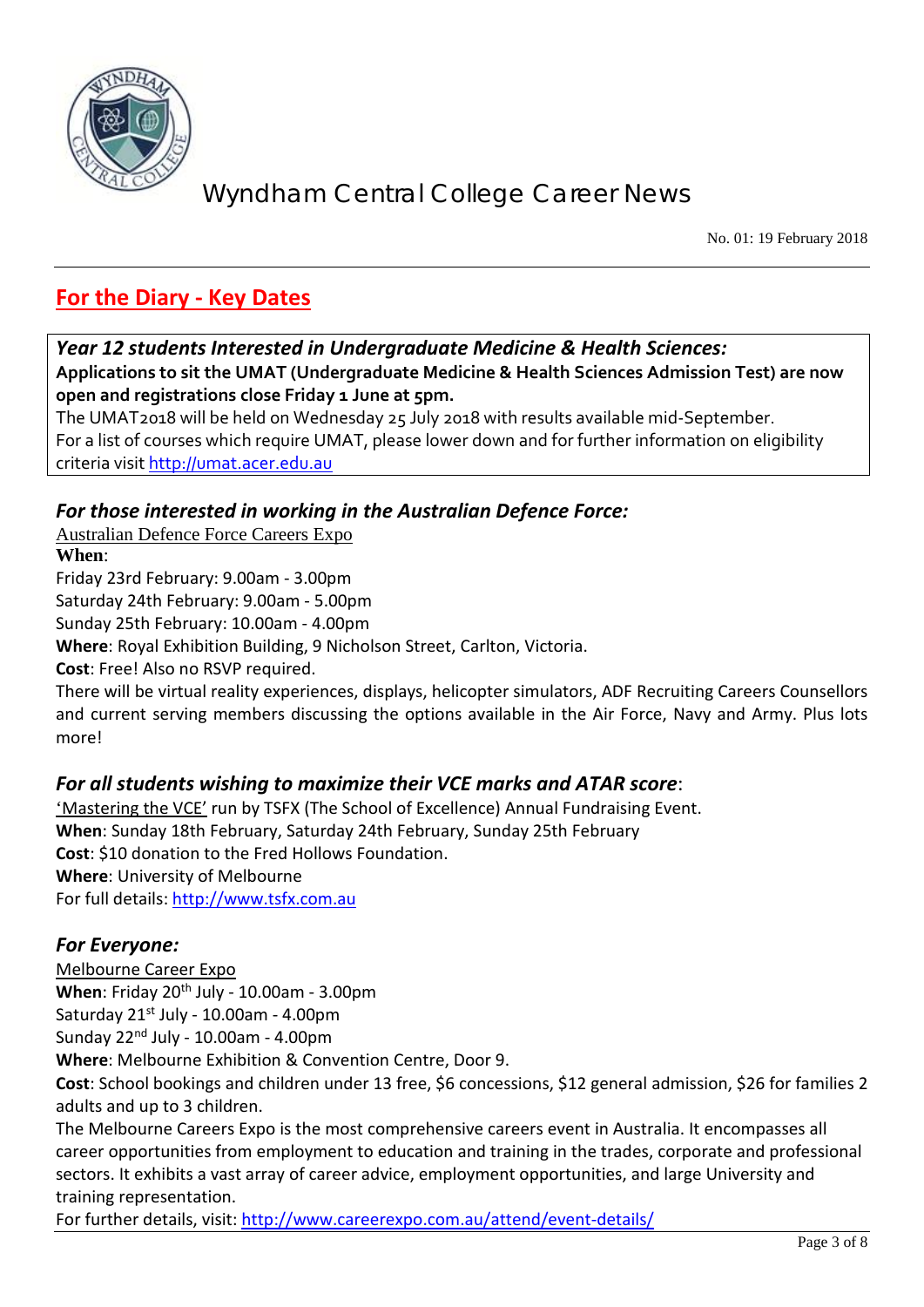

No. 01: 19 February 2018

### **UMAT Courses:**

| The University of Adelaide                | Medicine, Dental Surgery                                 |
|-------------------------------------------|----------------------------------------------------------|
| <b>Charles Darwin University</b>          | <b>Clinical Sciences</b>                                 |
| <b>Charles Sturt University</b>           | Dental Science                                           |
| <b>Curtin University</b>                  | Medicine                                                 |
| <b>Flinders University</b>                | Clinical Sciences/Medicine                               |
| La Trobe University                       | Health Sciences in Dentistry/Master of Dentistry**, Oral |
|                                           | Health Science**                                         |
| <b>Monash University</b>                  | Medicine                                                 |
| The University of Newcastle/University of | Joint Medical Program                                    |
| New England                               |                                                          |
| The University of NSW                     | Medicine                                                 |
| The University of QLD                     | Medicine (Provisional Entry), Dental Science             |
| University of Tasmania                    | Medicine                                                 |
| The University of WA                      | Medicine (Direct Pathway), Dental Medicine (Direct       |
|                                           | Pathway)                                                 |
| Western Sydney University                 | Medicine                                                 |
| The University of Auckland                | Medicine                                                 |
| University of Otago                       | Medicine, Dental Surgery                                 |

#### **\*\*UMAT only required for Non-Year 12 applicants.**

Please note – UMAT2018 results can only be used for undergraduate medicine or health science courses commencing in 2019.

It is important that students do not register for UMAT2018 unless they are planning to apply for a course beginning in 2019.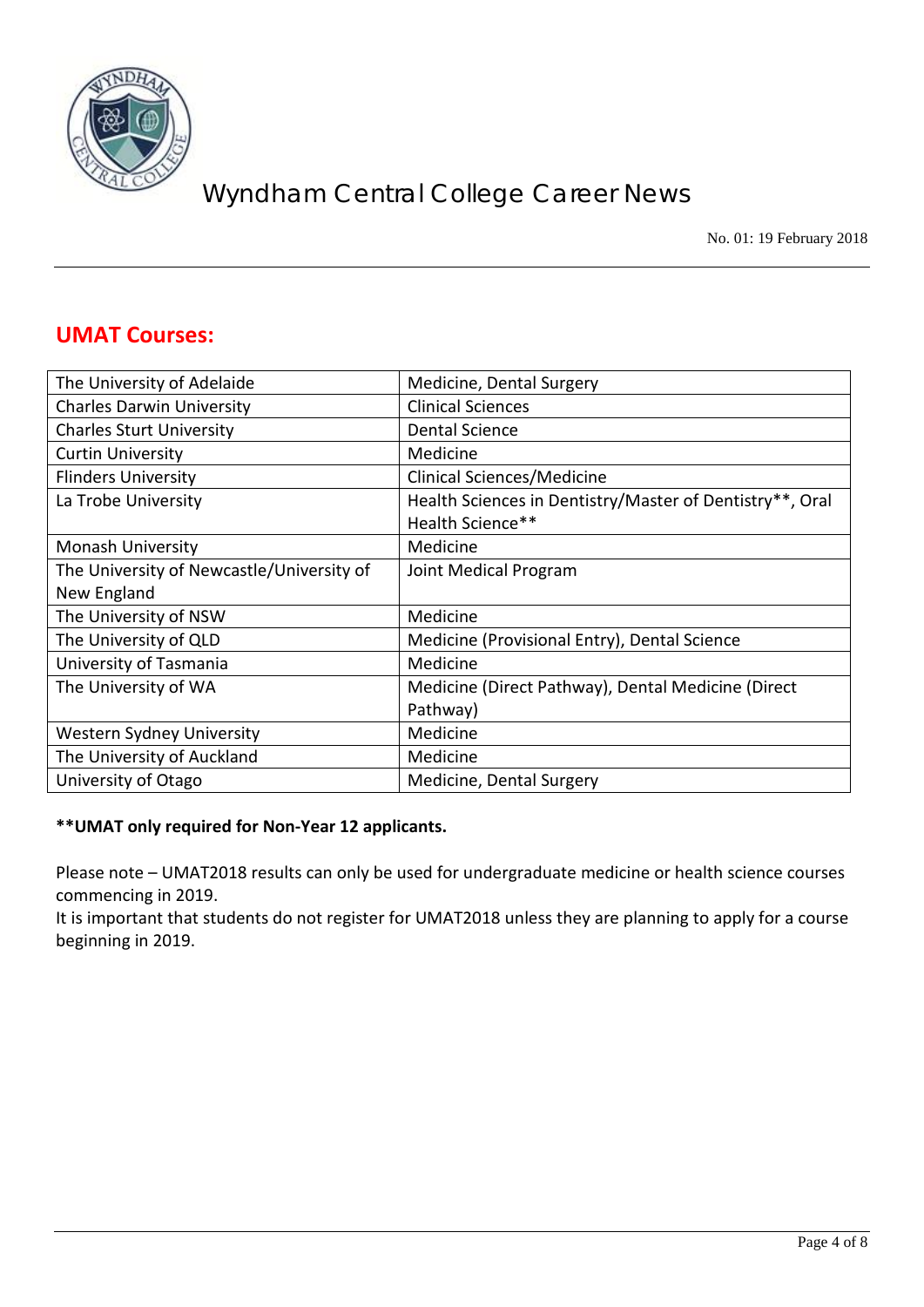

No. 01: 19 February 2018

### **Discovering Online Tools:**

With a lot of important information and resources online these days, it can be quite overwhelming deciphering the most relevant and useful online resources.

There are some excellent online quizzes to help you **discover your strengths and establish your career pathway**. These websites are worth visiting:

- Skills Road [http://www.skillsroad.com.au](http://www.skillsroad.com.au/)
- My Future [https://myfuture.edu.au](https://myfuture.edu.au/)

It is also important to **research industry trends and employment projections**. Our top three websites are:

- Job Outlook [http://joboutlook.gov.au](http://joboutlook.gov.au/)
- Youth Central [http://www.youthcentral.vic.gov.au](http://www.youthcentral.vic.gov.au/)
- Australian Government Department of Employment [http://lmip.gov.au](http://lmip.gov.au/) (employment projections report)

# **The Importance of Staying Connected With Your Preferred Learning Institutions Prior To Further Study:**

Many courses accept Year 12 graduates on the basis of their ATAR (Australian Tertiary Admissions Rank) and meeting any prerequisite subject requirements.

Some courses, however, have additional requirements (e.g. an audition, a folio presentation, completion of a selection kit, attendance at an interview).

You are advised to check these out on the Victorian Tertiary Admissions Centre (VTAC) website [\(www.vtac.edu.au\)](http://www.vtac.edu.au/).

Applicants for courses apply on the VTAC website, commencing in August each year. Up to eight courses can be applied for.

In addition, it is helpful to attend open days, seminars and information sessions at your preferred future learning institution(s). Universities, TAFE's and some independent providers open their doors, usually once a year on Sundays in August, for the public to see facilities, attend information sessions, talk to staff and current students, and to check out clubs and societies. These are useful for obtaining a more in-depth experience of a particular institution and its courses. Dates will be published soon for your diary.

### **Industry Focus – Health (***Nutritionist):*

Nutritionists study and provide advice about dietary habits to encourage the achievement of a healthy lifestyle. They may consult with individuals and groups about their dietary habits (food intake), assess their nutritional deficiencies and prescribe suitable diet plans. Further tasks that Nutritionists may undertake include:

- Planning, conducting and evaluating nutrition intervention programs and compile educational material.
- Liaise with other health professionals about nutrition, including controlled diets for people with special needs.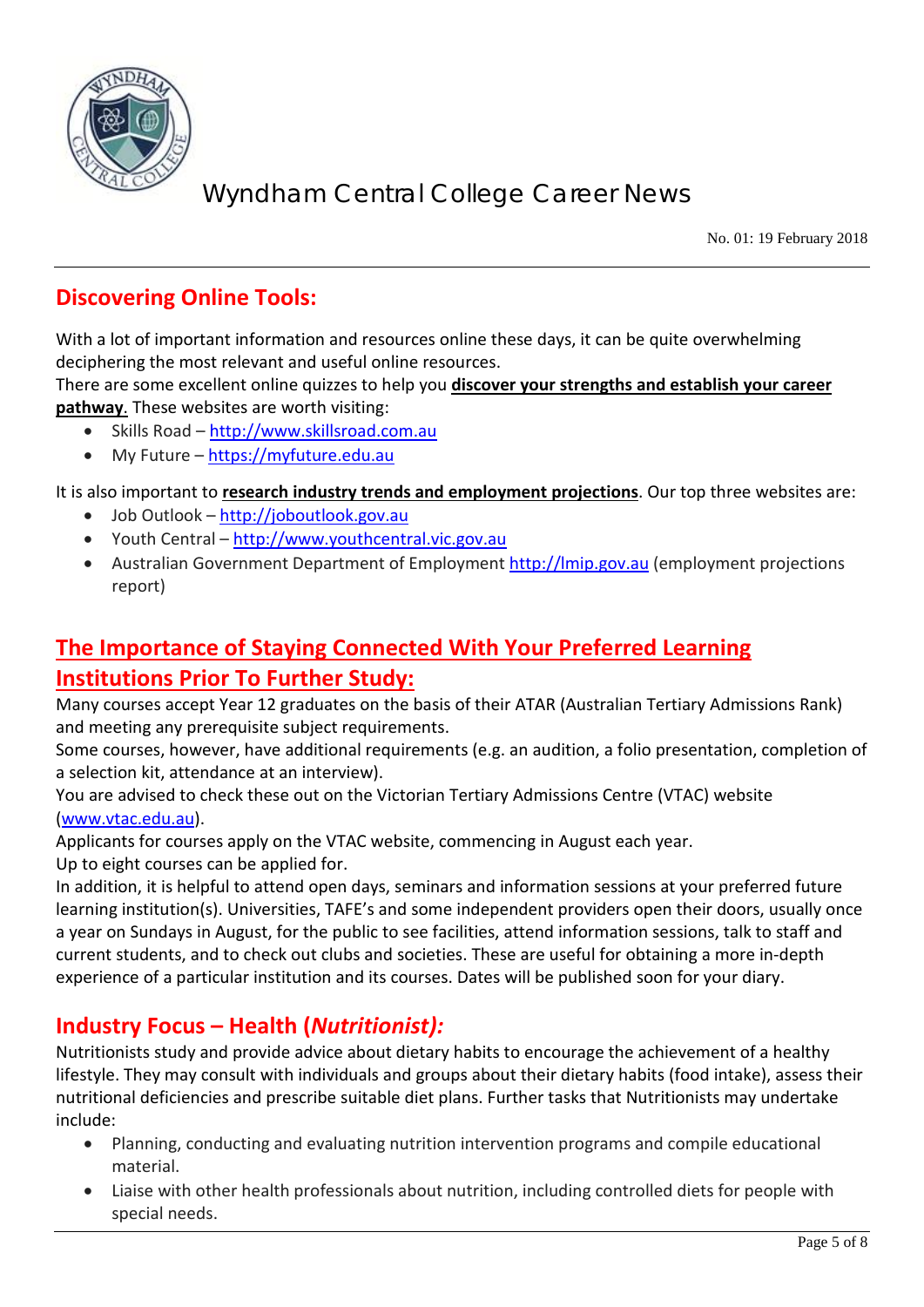

No. 01: 19 February 2018

- Monitor clients' progress and provide ongoing support with nutritional care.
- Collect, organise and analyse data relating to health and nutrition behaviours of specific groups and populations.

To become a nutritionist, you usually have to study nutrition, science, health science or applied science at university with a major in nutrition. You will need to gain your VCE with prerequisite subjects usually being English, Mathematics, Biology, Chemistry and Physics. However, some universities have different prerequisites and flexible entry requirements. The below table outlines the undergraduate options offered at universities in Victoria. Upon graduation, you can also apply for higher degrees such as an honours program or the Master of Dietetics.

| <b>University</b>  | <b>Course</b>            | <b>Qualification level</b> | <b>Duration</b> | Prerequisites*                                     |
|--------------------|--------------------------|----------------------------|-----------------|----------------------------------------------------|
| Deakin             | Bachelor of              | Undergraduate (1st         | 3 years full-   | Applicants should have                             |
| University         | <b>Nutrition Science</b> | degree)                    | time or part-   | successfully completed VCE, or                     |
| (Burwood)          |                          |                            | time            | equivalent, including Units 3 and                  |
|                    |                          |                            | equivalent      | 4: a study score of at least 30 in                 |
|                    |                          |                            |                 | English (EAL) or at least 25 in                    |
|                    |                          |                            |                 | English other than EAL. ATAR                       |
|                    |                          |                            |                 | 63.5                                               |
| Deakin             | <b>Bachelor of</b>       | Undergraduate (1st         | 4 years full-   | Applicants should have                             |
| University         | Nutrition                | degree)                    | time or part-   | successfully completed VCE, or                     |
| (Burwood           | Science/Bachelor         |                            | time            | equivalent, including Units 3 and                  |
|                    | of Commerce              |                            | equivalent      | 4: a study score of at least 30 in                 |
|                    |                          |                            |                 | English (EAL) or at least 25 in                    |
|                    |                          |                            |                 | English other than EAL. ATAR                       |
|                    |                          |                            |                 | 68.2                                               |
| Deakin             | <b>Bachelor of</b>       | Undergraduate (1st         | 3 years full-   | Entry for school leavers will be                   |
| University         | <b>Health Sciences</b>   | degree)                    | time or part-   | based on their performance in                      |
| (Burwood,          |                          |                            | time            | the Victorian Certificate of                       |
| <b>Waurn Ponds</b> |                          |                            | equivalent      | Education (VCE) or its                             |
| (Geelong),         |                          |                            |                 | equivalent, with pre-requisite                     |
| Warrnambool        |                          |                            |                 | units 3 and 4; a study score of at                 |
|                    |                          |                            |                 | least 30 in English EAL (English                   |
|                    |                          |                            |                 | as an additional language) or 25                   |
|                    |                          |                            |                 | in English other than EAL.                         |
|                    |                          |                            |                 | Applicants will be selected in                     |
|                    |                          |                            |                 | accordance with the published                      |
|                    |                          |                            |                 | clearly-in Australian Tertiary                     |
|                    |                          |                            |                 | Admission Rank (ATAR) for that<br><b>ATAR 60.5</b> |
|                    |                          |                            |                 | year.                                              |
|                    |                          |                            |                 |                                                    |
|                    |                          |                            |                 |                                                    |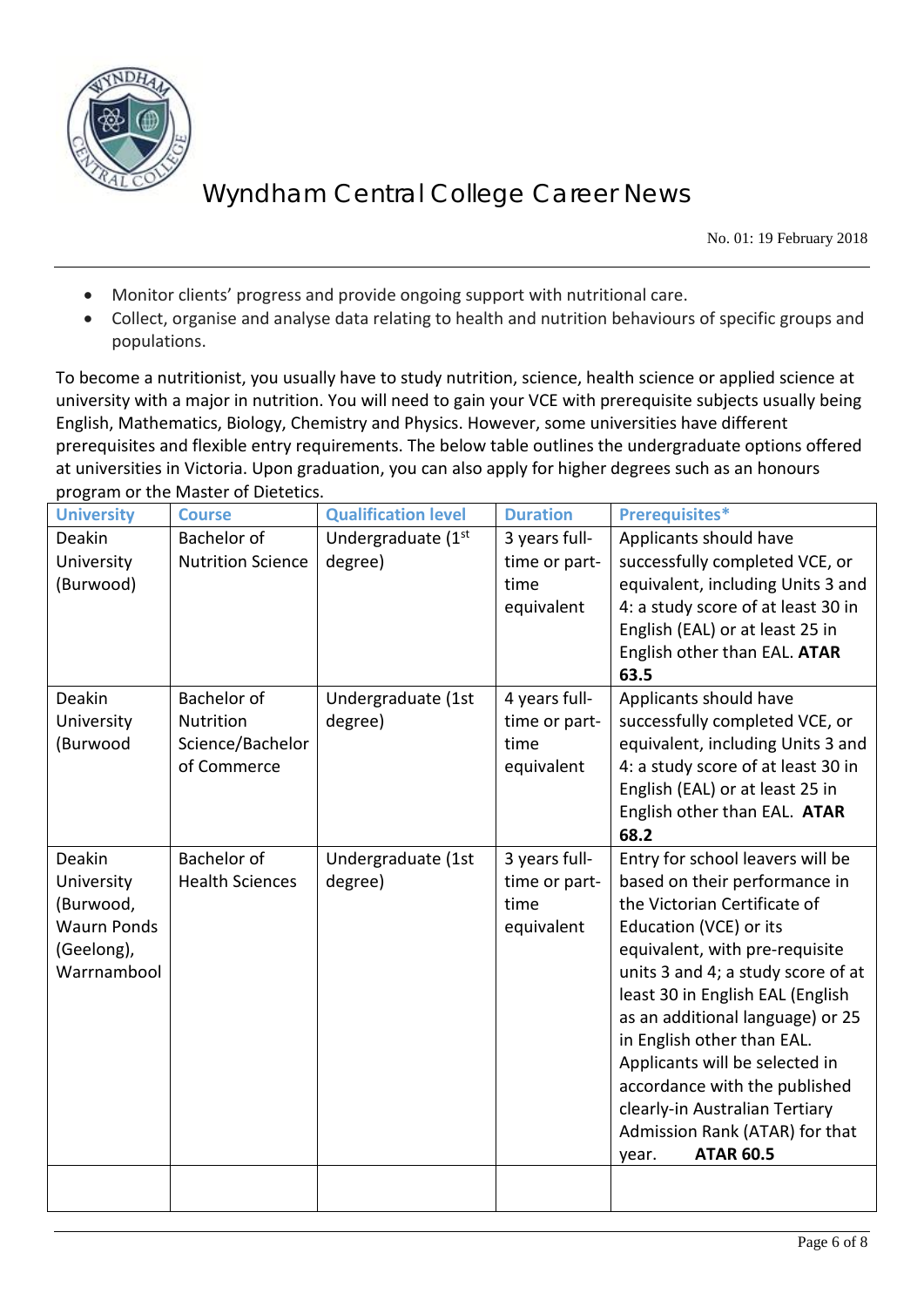

No. 01: 19 February 2018

| Federation<br>University -<br>(Gippsland,<br>Mount Helen,<br>Off-campus) | Bachelor of Food<br>and Nutritional<br><b>Sciences</b>       | Undergraduate | 3 years<br>minimum<br>duration | Units 3 and 4: a study score of at<br>least 20 in any Mathematics;<br>Units 3 and 4: a study score of at<br>least 18 in any English.                                                             |
|--------------------------------------------------------------------------|--------------------------------------------------------------|---------------|--------------------------------|--------------------------------------------------------------------------------------------------------------------------------------------------------------------------------------------------|
| <b>RMIT</b><br>University<br>(City /<br>Bundoora)                        | Bachelor of<br>Science (Food<br>Technology and<br>Nutrition) | Undergraduate | 3 years<br>minimum<br>duration | Units 3 and 4: a study score of at<br>least 30 in English (EAL) or at<br>least 25 in English other than<br>EAL; Units 3 and 4: a study score<br>of at least 20 in any<br>Mathematics. ATAR 68.75 |

| <b>University</b> | <b>Course</b>    | <b>Qualification</b> | <b>Duration</b> | Prerequisites*                        |
|-------------------|------------------|----------------------|-----------------|---------------------------------------|
| La Trobe          | Bachelor of      | Undergraduate        | 3 years         | Units 3 and 4: a study score of at    |
| University        | Human            |                      | minimum         | least 30 in English (EAL) or at least |
| (Bundoora)        | Nutrition        |                      | duration        | 25 in English other than EAL; Units   |
|                   |                  |                      |                 | 3 and 4: a study score of at least 25 |
|                   |                  |                      |                 | in two of Biology, Chemistry, any     |
|                   |                  |                      |                 | Mathematics, Physical Education or    |
|                   |                  |                      |                 | Physics. ATAR 61                      |
| Victoria          | Bachelor of      | Undergraduate        | 3 years         | Units 3 and 4: a study score of at    |
| University        | Human            |                      | minimum         | least 25 in English (EAL) or at least |
| (Footscray        | <b>Nutrition</b> |                      | duration        | 20 in English other than EAL; Units   |
| Park)             |                  |                      |                 | 3 and 4: a study score of at least 20 |
|                   |                  |                      |                 | in one of Biology, Chemistry, Health  |
|                   |                  |                      |                 | and Human Development, any            |
|                   |                  |                      |                 | Mathematics or Physical Education.    |
| Monash            | Bachelor of      | Undergraduate        | 3 years         | Units 3 and 4: a study score of at    |
| University        | Nutrition        |                      | minimum         | least 30 in English (EAL) or at least |
| (Clayton)         | Science          |                      | duration        | 25 in English other than EAL; Units   |
|                   |                  |                      |                 | 3 and 4: a study score of at least 25 |
|                   |                  |                      |                 | in one of Biology or Chemistry.       |
|                   |                  |                      |                 | <b>ATAR 75.25</b>                     |
| Australian        | Bachelor of      | Undergraduate        | 3 years         | Units 3 and 4: a study score of at    |
| Catholic          | Nutrition        |                      | minimum         | least 30 in English (EAL) or at least |
| University        | Science          |                      | duration        | 25 in English other than EAL.         |
| (Melbourne)       |                  |                      |                 | <b>ATAR 58.75</b>                     |